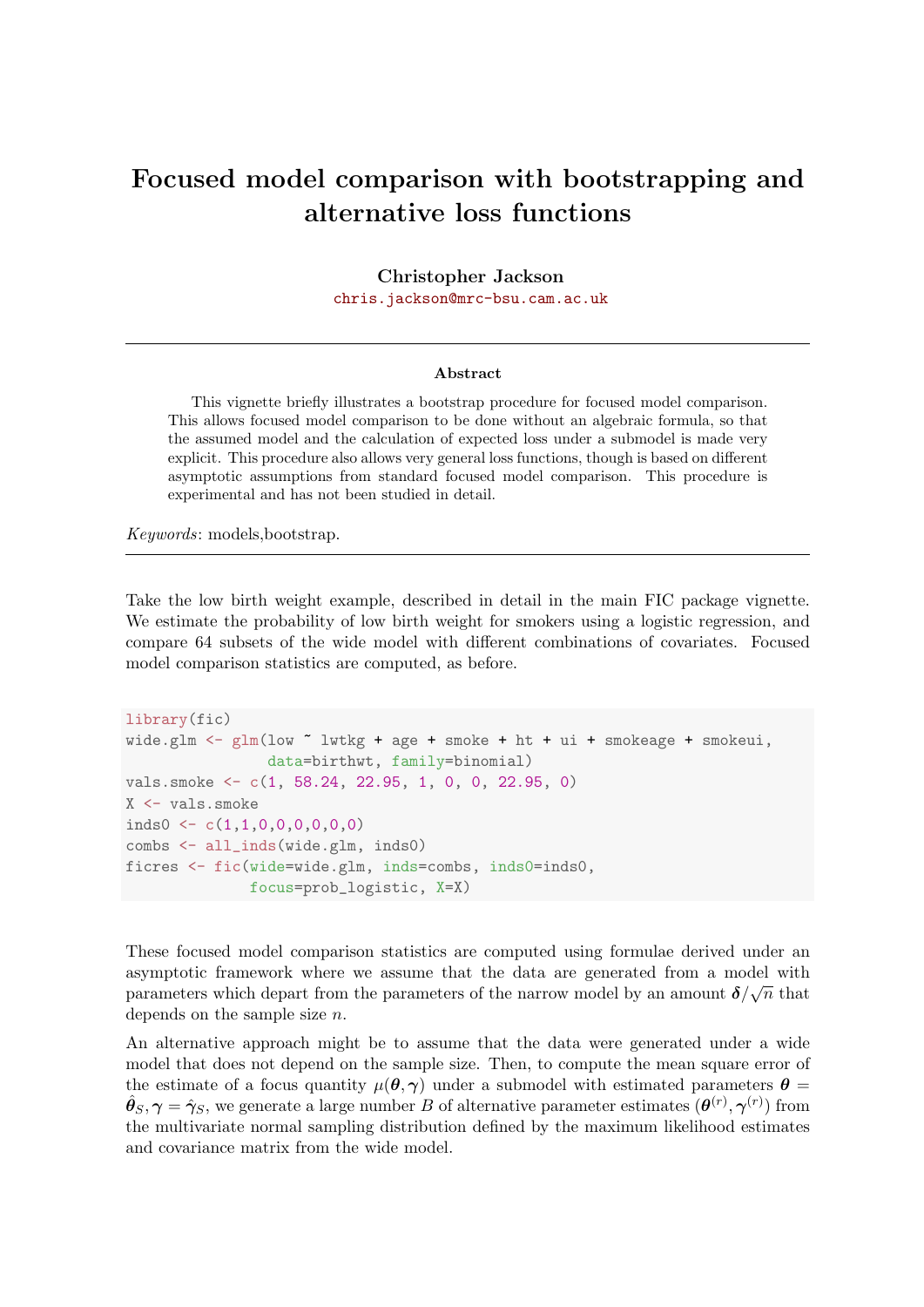The mean square error of the focus is then estimated as

$$
\frac{1}{B}\sum_{r=1}^{B} \left(\mu(\boldsymbol{\theta}^{(r)}, \boldsymbol{\gamma}^{(r)}) - \mu(\hat{\boldsymbol{\theta}}_S, \hat{\boldsymbol{\gamma}}_S)\right)^2
$$

This is implemented in the fic function by supplying a B argument giving the number of bootstrap samples.

```
set.seed(1)
ficboot_mse <- fic(wide=wide.glm, inds=combs, inds0=inds0,
                   focus=prob_logistic, X=X, B=1000)
```
The root mean square errors for each of the 64 models are compared here to those estimated under the standard framework with a sample-size dependent true model. The model preference is similar between the two methods, with a small handful of submodels where the methods give different estimates of error.

```
plot(ficres$rmse, ficboot_mse$loss, xlim=c(0.05,0.15),
     ylim=c(0.05,0.15), pch=19,
     xlab = "Root mean square error under FIC asymptotic theory",
     ylab = "Root mean square error from bootstrap under wide model")
abline(a=0, b=1)
```